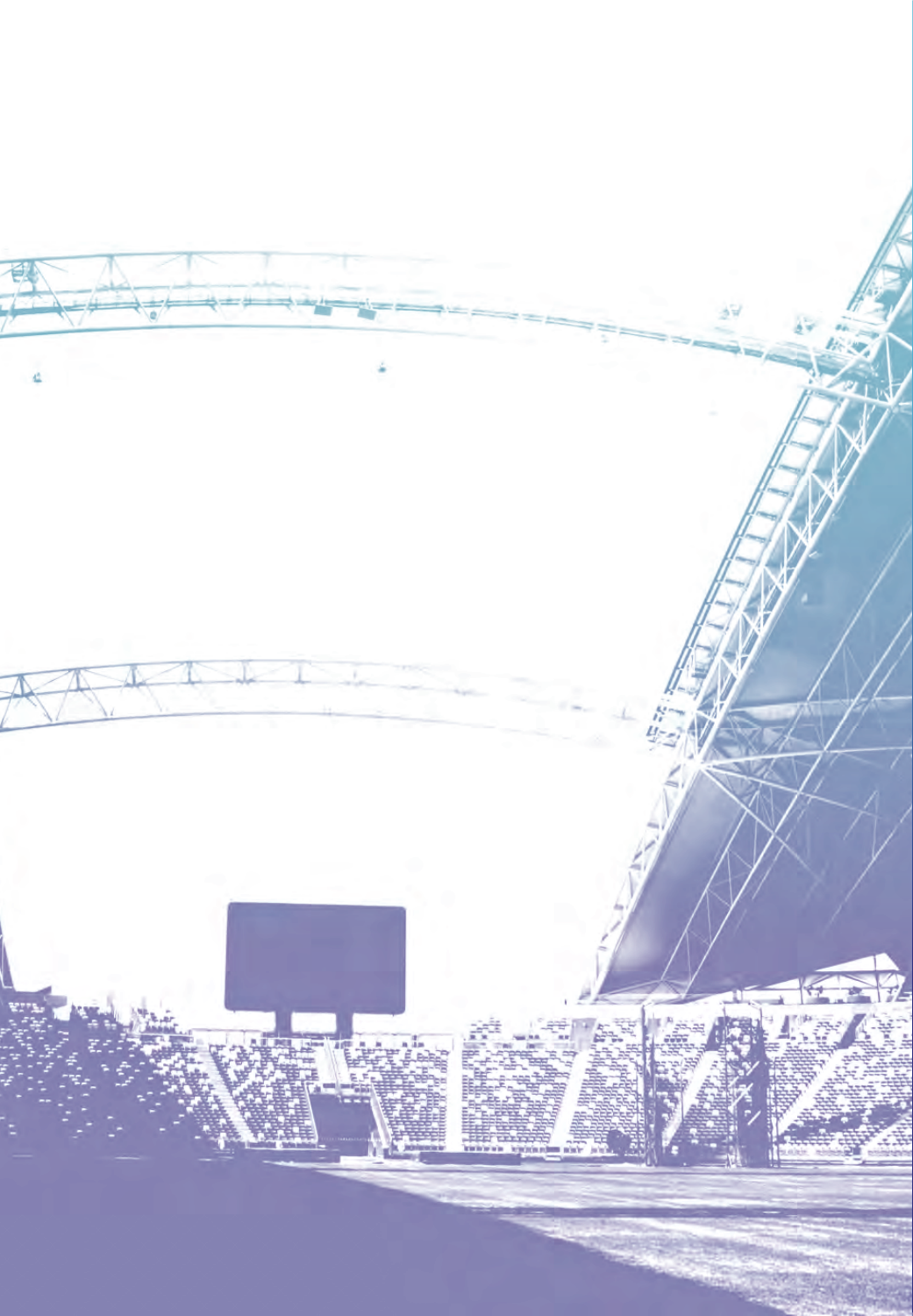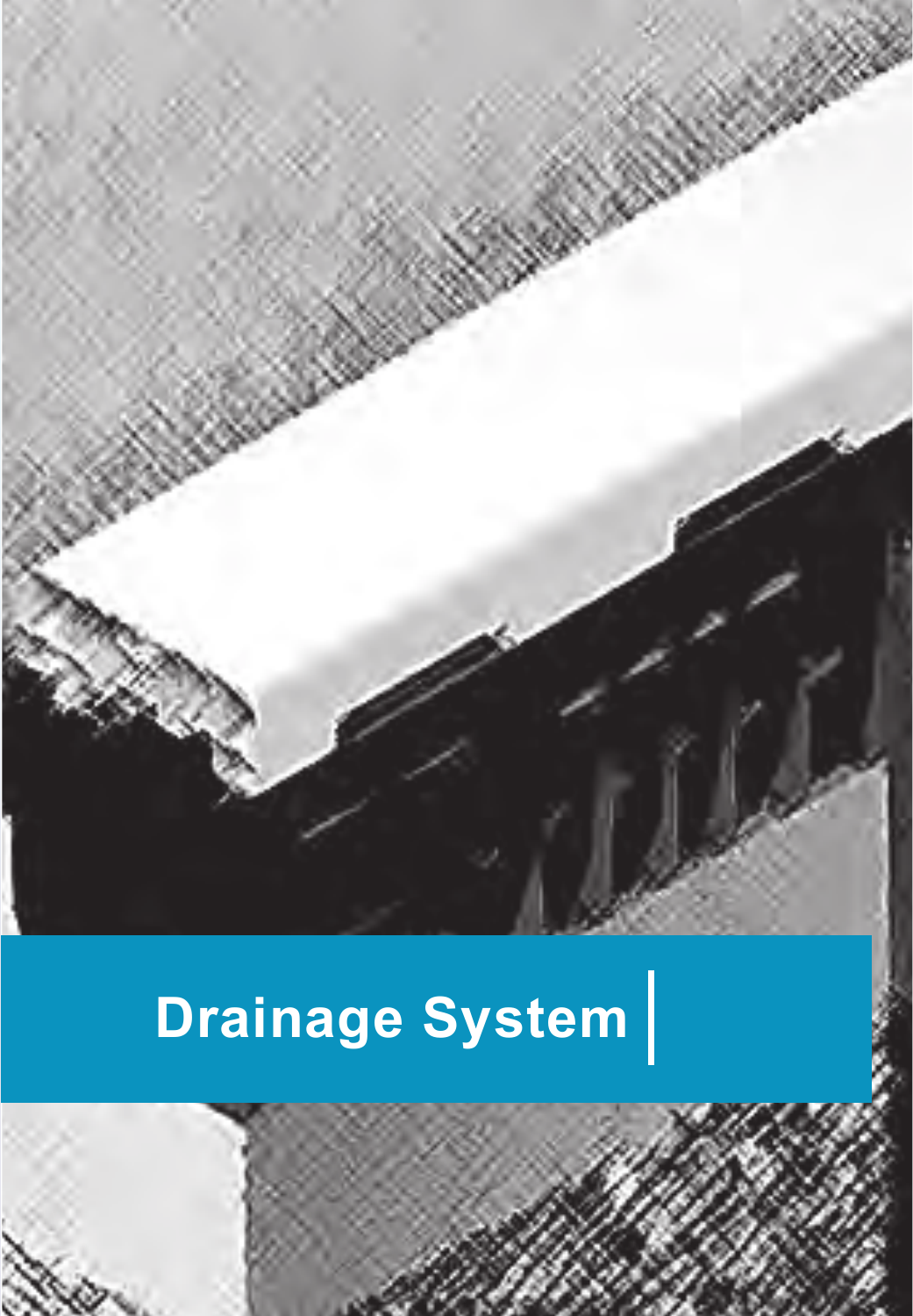





## **Slotted Channel SUPER**

SPORTFIX Slotted Channel SUPER, nominal width 100, Weight : 5.8 kg

**SPORTFIX Trash Box**

**Order No. : HA 7810**

## **SPORTFIX Slotted Channel SUPER with Upstand**





The upstand is used on the straight section with the lawn is connected to the channel.

SPORTFIX slotted channel SUPER with upstand, nominal width 100, Weight : 5.9 kg

#### **Order No. : HA 7820**



SPORTFIX Trash Box Type Order No. HA 7830 Access Cover Order No. HA 7785

**Order No. : HA 7830 + 7785**

\*Subject to technical alterations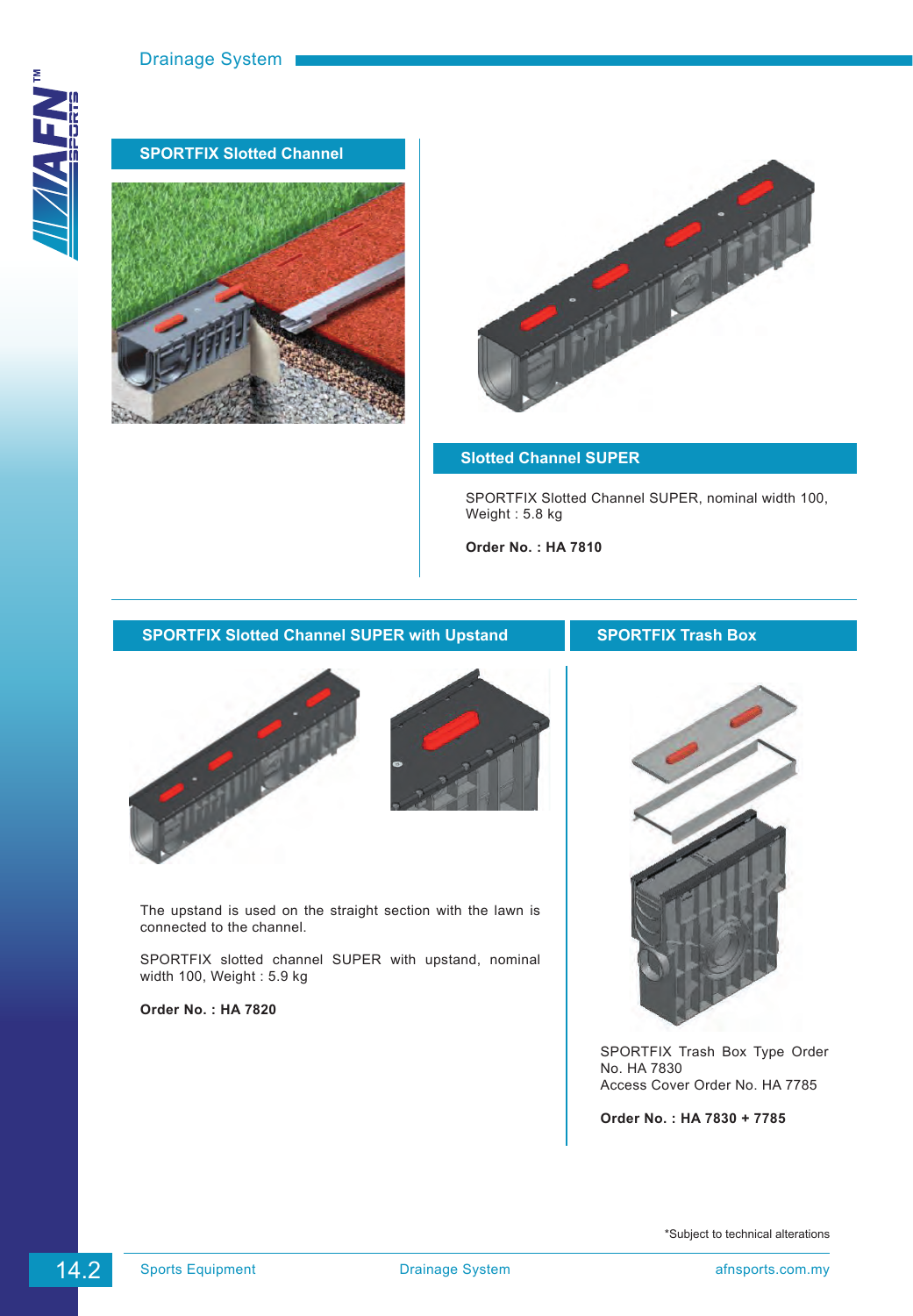

## **SPORTFIX PRO 100**



SPORTFIX PRO 100 Type 010 Channel with GUGI- Grating made of PA-GF, MW 15/25, Black, cl. B 125, Length 1m, locked, Weight : 4.655 kg

**Order No. : HA 7510**

## **SPORTFIX PRO 100 Trash Box**



SPORTFIX PRO 100 Trash Box with mud bucket and GUGI-Grating made of PA-GF, MW 15/25, black, cl B 125, Length 0.5m, locked, Weight : 5.85 kg

**Order No. : HA 7515**

## **SPORTFIX Stand 100**

SPORTFIX STANDARD 100 Channel Type 010 with slotted grating, galvanised, trafficable, with locking device, length 1.0m, weight : 5.3 kg

#### **Order No. : HA 7530**



## **SPORTFIX STANDARD 100 Trash Box**

SPORTFIX STANDARD 100 Trash Box with plastic bucket and slotted grating, galvanised, trafficable, with locking device, length 0.5m, Weight : 5.2 kg

**Order No. : HA 7535**



\*Subject to technical alterations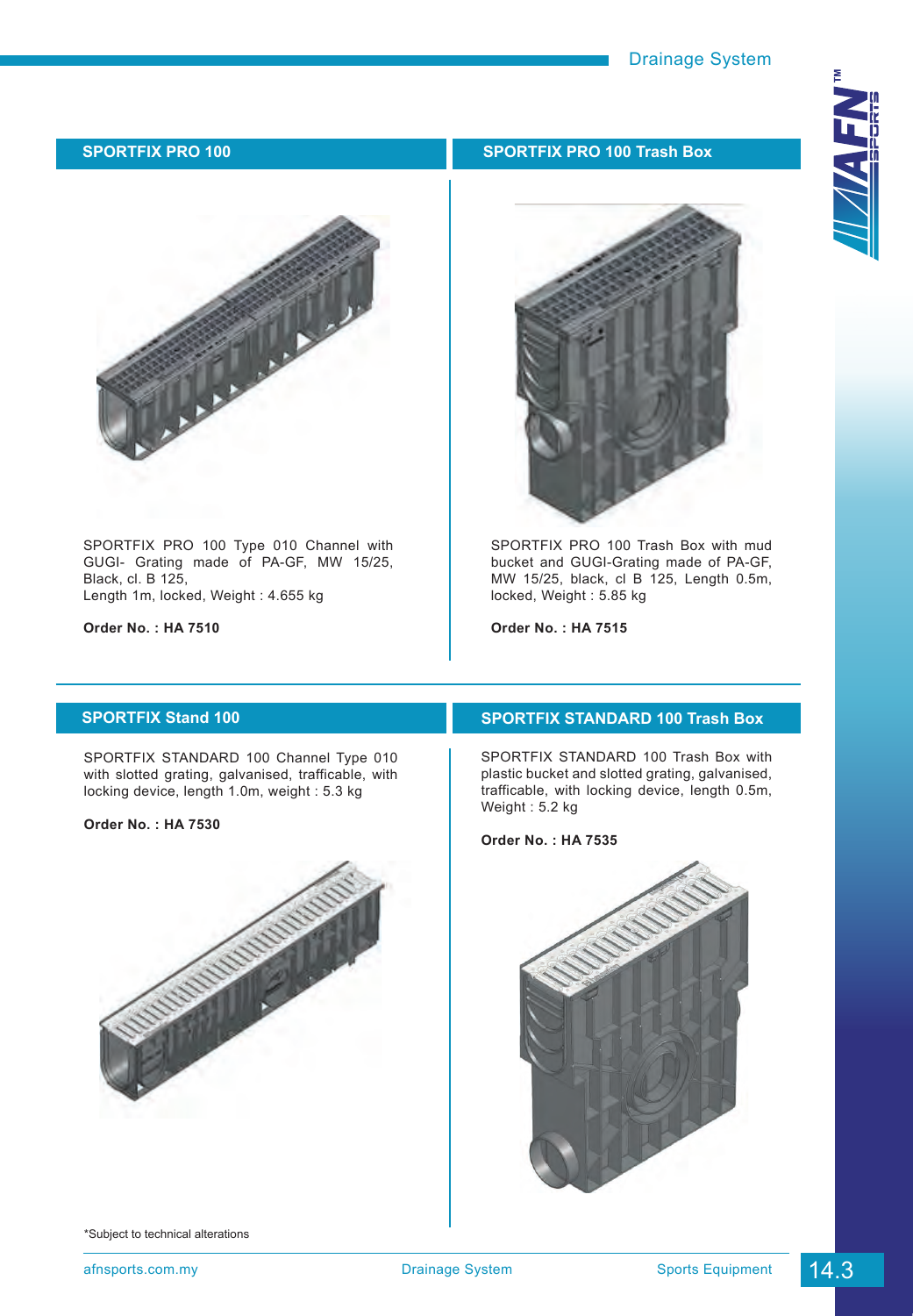WHAT

## **SPORTFIX Channel Type ROME**







## **SPORTFIX Channel Type ROME**

100 channel, type 010 SPORTFIX ROME I with GUGI\_Grating Made of PA-GF, for artificial turf from 3 to 15mm Height, Weight : 4.7 kg

**Order No. : HA 7862**



## **SPORTFIX ROME I Trash Box**

Trash Box Type ROME with GUGI-Grating Made of PA-GF, for artificial turf from 6 to 18mm Height, Weight : 5.4 kg

**Order No. : HA 7870**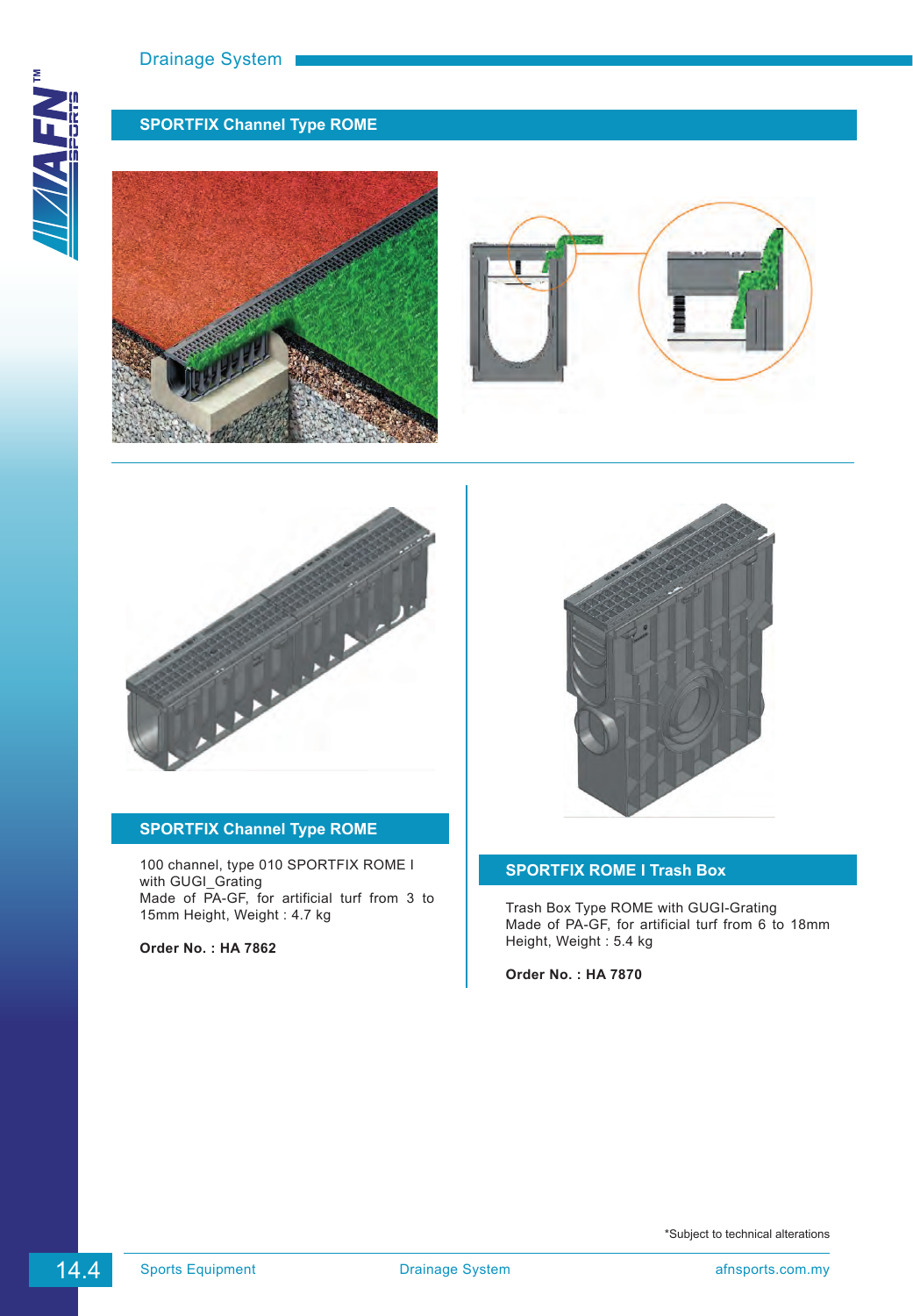

## **Drainage Cover "ALU" Top**

The drainage cover is made from aluminium. It is available in two widths, 160 ans 143 mm. It measures a total height of 50 mm. The cover is white powder coated. On the bottom side there are angles attached to fit in the drainage channel. The drainage cover complies with the regulations of the IAAF.

| <b>Order No</b> | <b>Decription</b>               | Colour                     | <b>Usage</b>        | <b>Measurement</b>                |
|-----------------|---------------------------------|----------------------------|---------------------|-----------------------------------|
| 145010          | Drainage cover ALUTOP. Straight | <b>White Powder Coated</b> | Open channel        | 143 x 40 x 1000 mm. Thickness 2mm |
| 145020          | Drainage cover ALUTOP. Straight | <b>White Powder Coated</b> | For slotted channel | 143 x 40 x 1000 mm. Thickness 2mm |
| 145050          | Drainage cover ALUTOP. Straight | <b>White Powder Coated</b> | Open channel        | 160 x 40 x 1000 mm. Thickness 2mm |
| 145060          | Drainage cover ALUTOP. Straight | White Powder Coated        | For slotted channel | 160 x 40 x 1000 mm. Thickness 2mm |



\*Subject to technical alterations



لتغضك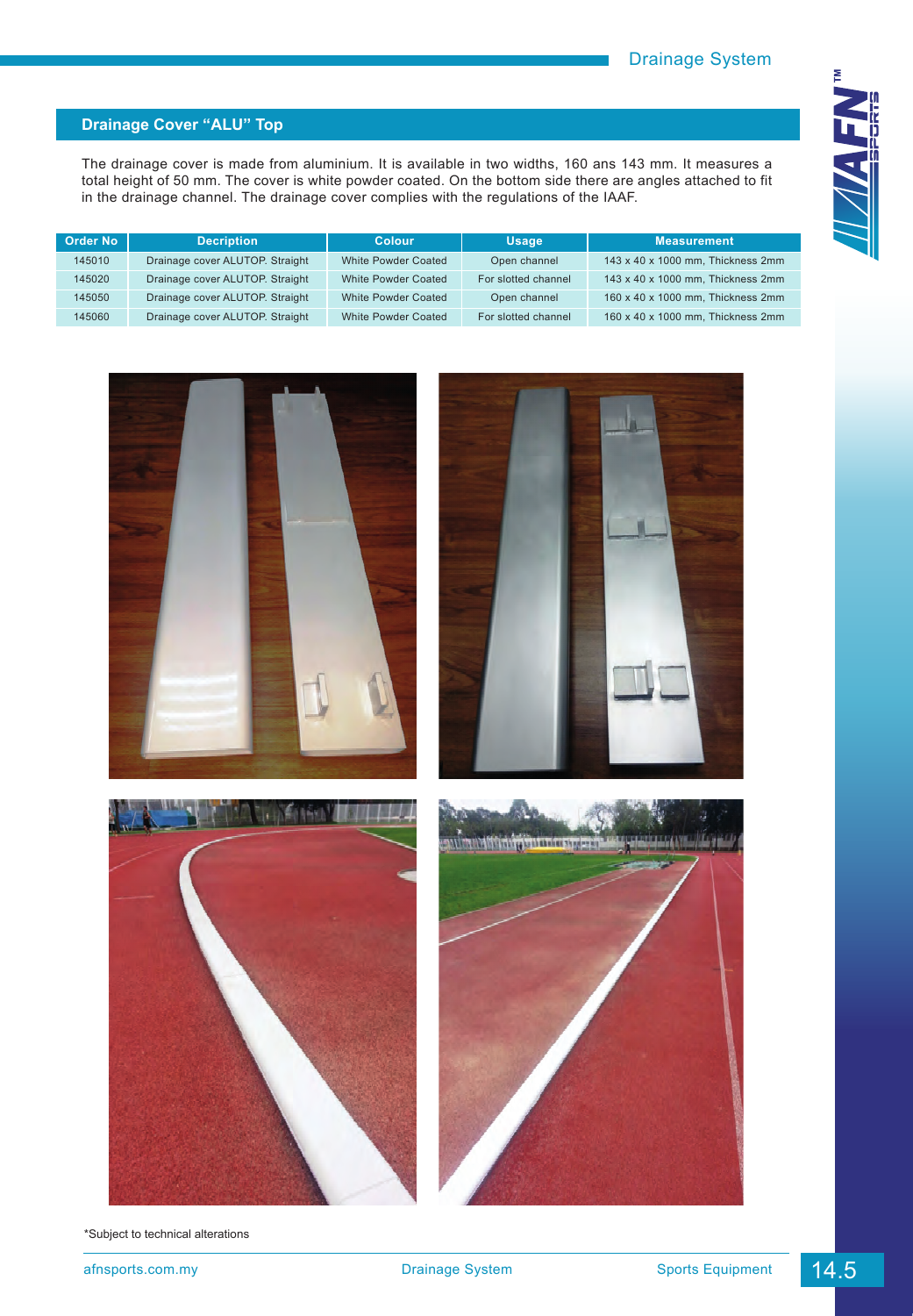## **Plana 150 Accelerated Drainage System**



**Plana 150**, is probably the most effective and consistent sub-surface drainage solution.It uses perforated HDPE as its core and is wrapped **with geotextile for soil filtration.**

#### *Performance*

Powerful yet practical system, tested and proven to rapidly collect and remove water effectively. **Wide profile design provides up to twice ingress** capacity and discharge velocity, thus increases response time up to half as compared to traditional systems.

#### *Cost Effectiveness*

Slim cross-section greatly reduces depth required. **Significantly reduces installation cost due to trenchless drainage and much lesser backfill.**

#### *Functions*



**NHVA** 

## *Swift Drainage*

Rapidly discharges excess water from sub-surface structures such as, roads, sports filed or retaining walls is the primary concern to long-term performance systems. Plana 150 ensures impressive hydrodynamic stability even under adverse conditions with its unique penetration rate and fixed flow paths.



## *Accelerated Response Time*

Maximizes consolidation of water with the wider profile to capture more water from subsurface structures.

Significantly reduces the down time due to stagnant waters especially on sports surfaces using Plana Pipe's expanded surface area of contact.



#### *Structural Strength*

Ribbed surfaces further enhance dimensional stability, rigidity and compression strength. Able to be installed closer to the surface. Greatly reducing the cover depth required and installation time.

#### *Components*



Ergonomically designed<br>snap-on Plana 150 snap-on components are used to secure and maintain continuous sections of Plana 150 system for various application.



the whole project area.

designed The only pipe needed for Easily connect intersections.



Seamlessly discharge water into surrounding drains.

\*Subject to technical alterations